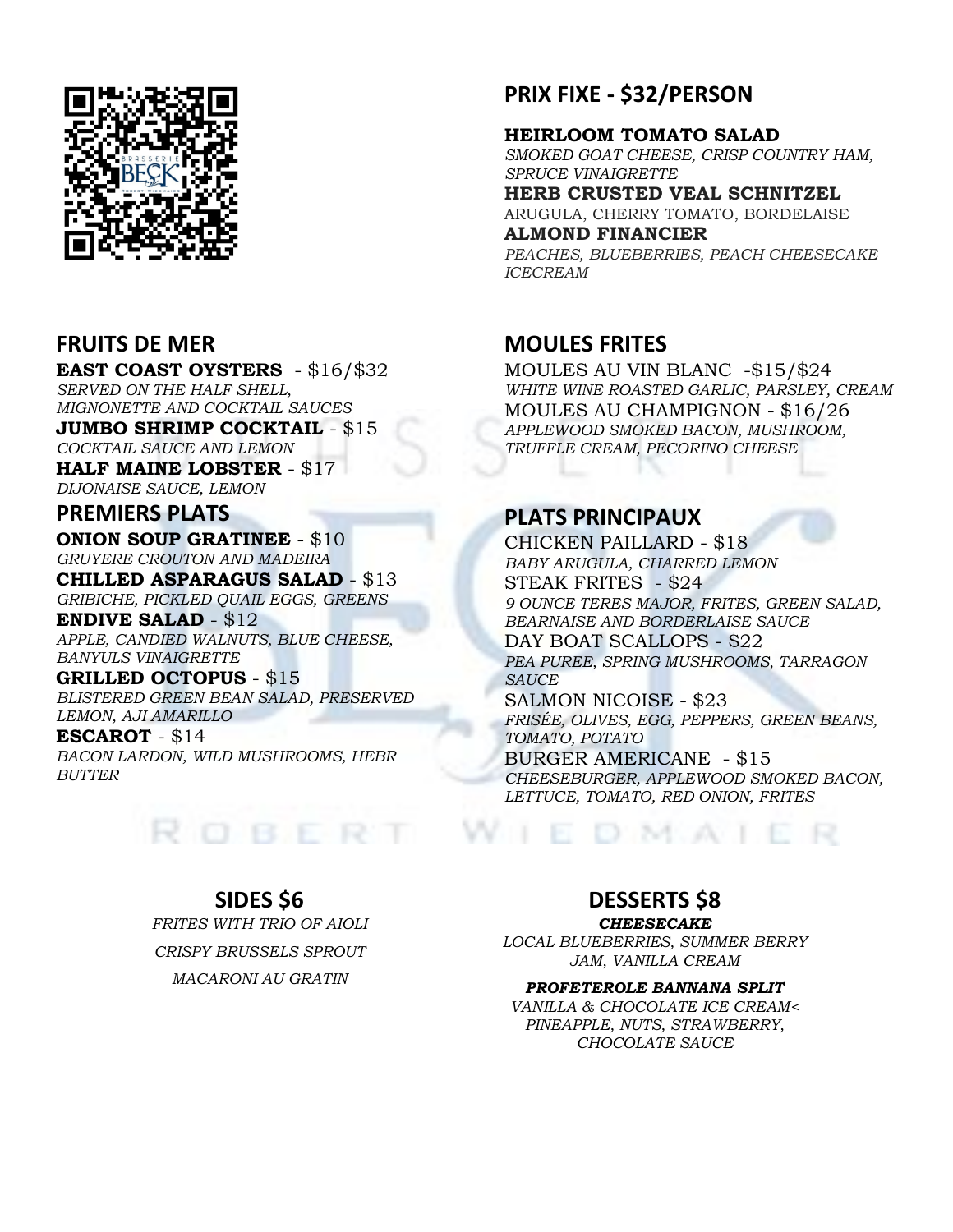| RIGHT PROPER . LIL WIT<br>(5% ABV/11.2oz) Witbier<br>Spice, Refreshing, Toffee                               | 7 | Вc<br>(8.<br>Pe                            |
|--------------------------------------------------------------------------------------------------------------|---|--------------------------------------------|
| EGGENBERG · HOPFENKÖNIG<br>(5.1% ABV/11.2oz) Belgian Pilsner<br>Crisp, Bready, Fresh                         | 8 | Sт<br>(9 <sup>0</sup> )<br>To              |
| RIGHT PROPER . RAISED BY WOLVES<br>(5% ABV/11.2oz) American Pale Ale<br>Peach, Apricot, Dry Hops, Grapefruit | 7 | S <sub>T</sub><br>(10<br>Da                |
| RIGHT PROPER . DEAD KEY<br>(10.5% ABV/9oz) Foeder-Aged Dark Saison<br>Plum, Toffee, Rich                     | 7 | Ľ,<br>(9 <sup>0</sup> )<br>P <sub>E</sub>  |
|                                                                                                              |   | S <sub>T</sub><br>(6 <sup>0</sup> )<br>Fru |
| <b>SPRITZ'S</b>                                                                                              |   |                                            |
| \$11                                                                                                         |   | Sı                                         |
| Aperol Spritz<br>Aperol, Sparkling Wine, Club Soda                                                           |   | Ca<br>cr<br>Als<br>R                       |
| Cucumber Spritz<br>Ketel One Cucumber/Mint, Hendricks, Club Soda                                             |   | Pr<br>$L$ 'A<br>Pi                         |
| Grapefruit Spritz<br>Ketel One Grapefruit/Rose, Simple, Q Grapefruit                                         |   | $M\epsilon$<br>W                           |
| <b>CLASSICS'S</b>                                                                                            |   | Pi<br>Alt<br>Sa                            |
| Chopin Crushes<br>Fresh Squeeze Orange or Grapefruit Juice                                                   |   | Sa<br>Sa<br>Lo                             |
| Absolut Elyx Mules<br>Absolut Elyx, Ginger Beer, Lime                                                        |   | $ch$<br>Sa<br>$\mathbf{C}\mathbf{h}$       |
| Volcan Margarita<br>Volcan Tequila, Fresh Lime Juice, Triple Sec                                             |   | Ka<br>R)<br>Pi                             |
| Classic Gimlet<br>Tanqueray, Lime Juice, Simple Syrup                                                        |   | Le<br>Ca<br>Bo<br>Mι<br>Μe<br>Rŀ<br>Le     |
|                                                                                                              |   |                                            |

| <b>BOULEVARD . TANK 7</b><br>(8.5% ABV/9oz) Belgian Saison<br>Peach, Apricot, Spicy Hops, Grapefruit            | 11      |
|-----------------------------------------------------------------------------------------------------------------|---------|
| Straffe Hendrik • Brugse Tripel<br>(9% ABV/11.2oz) Belgian Tripel<br><b>Toasted Bread, Orange, Spices</b>       | 13      |
| ST. BERNADUS · ABT12<br>(10% ABV/9oz) Belgian Quad<br>Dark Malts, Sweet Fruit, Candied Spices                   | 11      |
| L'ABBAYE . VAL DIEU TRIPEL<br>(9% ABV/90Z) Belgian Tripel<br>PEACH, APRICOT, CLOVED, SPICES                     | 13      |
| Straffe Hendrik • Brugse Zot<br>(6% ABV/9oz) Belgian Blonde<br>Fruity, Lemon, Bananas, Spicy                    | 9       |
|                                                                                                                 |         |
| <b>Wines by the Glass</b>                                                                                       |         |
| <b>Sparkling Wine</b><br>Cava, Campo Viejo, Brut, Spain<br>Cremant de Alsace, Rose, Lucien Albreicht,<br>Alsace | 9<br>14 |
| Rose                                                                                                            |         |
| Provence Blend, Domaine Jacourette,                                                                             | 12      |
| L'Ange et Luce, Cotes de Provence 2018<br>Pinot Noir, Copain, Tous Ensemble,<br>Mendocino 2018                  | 13      |
|                                                                                                                 |         |
| Whites<br>Pinot Grigiot, Tramin,<br>Alto Adige 2018                                                             | 11      |
| Sauvignon Blanc, Lauverjet,<br>Sancere 2018                                                                     | 15      |
| Sauvignon Blanc, La Perriere, La Petit<br>Loire Valley 2018                                                     | 10      |
| Chardonnay, Jean Marc Brocard<br>Saint Claire, Chablis 2019                                                     | 15      |
| Chardonnay, Cambria,<br>Katherine Vineyard 2016                                                                 | 12      |
| Reds                                                                                                            |         |
| Pinot Noir, Dom. Juillot<br>Les Vignes de Maillonge, Mercurey, 2016                                             | 14      |
| Cabernet Blend, Clarendale<br>Bordeaux 2014                                                                     | 14      |
| Malbec, Terrazas, Altos del Plata<br>Mendoza 2017                                                               | 11      |
| Rhone Blend, Jean-Luc Colombo<br>Les Abeilles 2017                                                              | 11      |
|                                                                                                                 |         |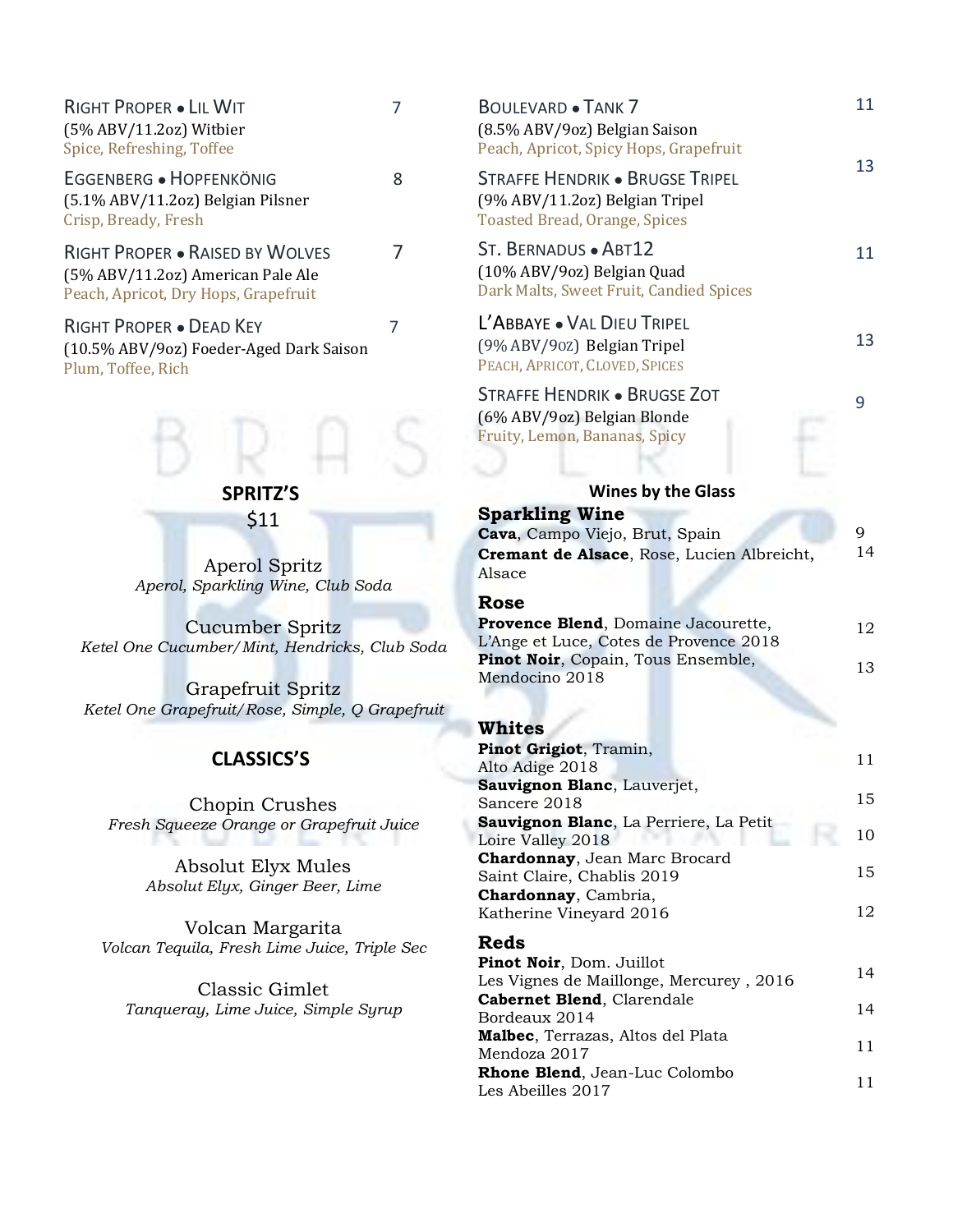### Bottled Beer List

### Farmhouse Style Ales

These delicious brews were developed in Wallonia, the French speaking region of Belgium, before refrigeration for farmhands that worked the hot summer months. Other recipes would not work because the heat would cause spoilage of the beer. Brewers added more hops, malt and yeast to make a beer that would withstand the heat of summer.

| Boulevard Tank 7 12.0 oz (8% ABV) Kansas City, MO                       |    |
|-------------------------------------------------------------------------|----|
| Stillwater Extra Dry 12 oz (4.2% ABV Baltimore                          | q  |
| <b>Ommegang Hennepin</b> 11.2 oz (7.7% ABV) Cooperstown                 | 10 |
| St. Feuillien Saison 11.2 oz (6.5% ABV) Belgium                         | 10 |
| Saison Dupont 12.7 oz (6.5% ABV) Belgium                                | 14 |
| BFM $\sqrt{225}$ 11.2 oz (5% ABV) Switzerland                           | 20 |
| Birrificio Del Ducato Brett Peat Day Dream 11.2 oz (7% ABV) Italy<br>15 | 28 |

### Belgian Style Blond Ales

As their name alludes to, blondes are golden in color. They are bottle conditioned and thus naturally carbonated. On the sweet end of the blond spectrum notes of honey and pears will show through, while on the drier side more fresh-baked bread will be present in the flavor profile. Medium-low alcohol content and very quaffable, these are some of the best session beers.

| Musketeers Brouwerijcafé Antigoon 11.2 oz (7% ABV) Belgium     | 14 |
|----------------------------------------------------------------|----|
| Oud Beersel Bersalis Sourblend 11.2 oz (6% ABV) Belgium<br>-20 |    |
| <b>Kwaremont Blond</b> $_{11.2 \text{ oz}}$ (6.6% ABV) Belgium |    |

### Flanders Style Ales

Dating back to the 17<sup>th</sup> century, these beers are indigenous to the Dutch speaking region of Belgium, Flanders. Exemplified by beers like Rodenbach (Red) and Liefmans Goudenband (Brown). These styles are native to the East & West Flanders regions of Belgium, respectively. Flanders Red Ales are considered the Burgundy of Belgium, Flanders Brown Ales are known for having more of a malt body & carry less acidity. Expect mellow to sharp acidity with caramel malt or cooked sugar, some notes of sherry.

| Petrus Aged Rood Bruin 11.2 oz (5.5% ABV) Belgium<br>-70   | $\mathbb{E} \quad \mathbb{D} \quad \mathbb{M}$<br>and the Pe |
|------------------------------------------------------------|--------------------------------------------------------------|
| Petrus Aged Red 11.2 oz (8.5% ABV) Belgium                 | 13                                                           |
| Alvinne "Sigma" Oud Bruin 11.2 oz (10% ABV) Belgium<br>-69 | 15                                                           |
| Alvinne "Phi" Oud Bruin 12.0 oz (7.5% ABV) Belgium<br>67   | 15                                                           |
| Alvinne "Omega" Oud Bruin 11.2 oz (6.6% ABV) Belgium       | 12                                                           |

### Belgian Style Amber Ales

The beers in this category use a proportion of roasted malts in their grain. The roast level will vary between breweries, but the effect will be a touch of malt sweetness. This is combined with a bitter hop finish to create a well-balanced brew that pairs beautifully with any braised dish.

| Dubuisson Scaldis 11.2 oz (12% ABV) Belgium<br>24 |  |
|---------------------------------------------------|--|
| Prearis Smokey Li 11.2 oz (8% ABV) Belgium<br>-25 |  |
| <b>Kwak</b> 11.2 oz $(8.4\%$ ABV) Belgium<br>-23  |  |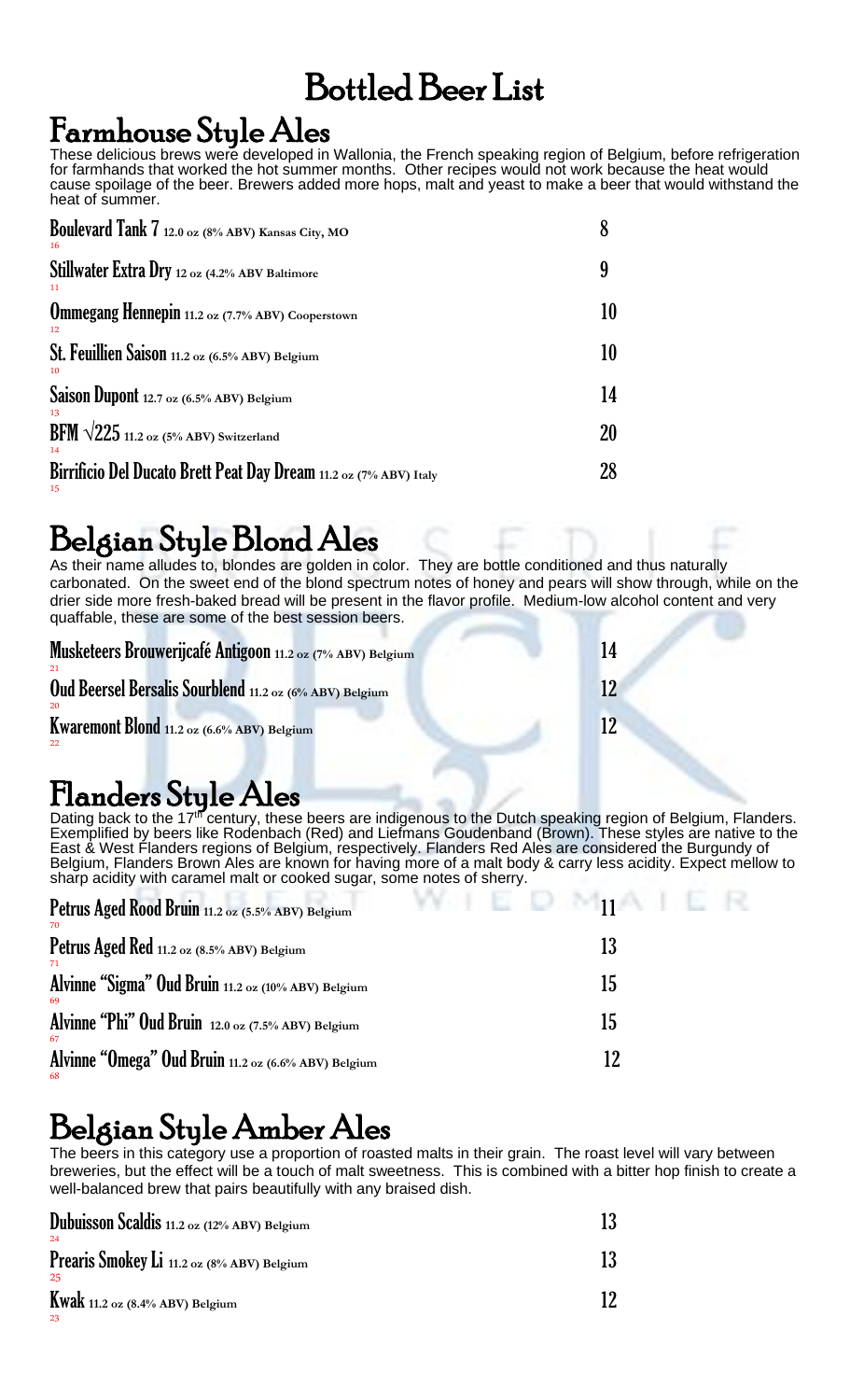## ${\rm \,H}$ eat  ${\rm \,Based \,Ales}$

The addition of wheat affects every aspect of the beer. The nose can have notes of citrus, banana, and spice. The reaction between the yeast and the sugars of the wheat makes for explosively effervescent ales. Light and crisp, these are refreshing beers packed full of flavor.

| St. Bernardus Wit 11.2 oz (5.5% ABV) Germany          | 10 |
|-------------------------------------------------------|----|
| Unibroue Blanche de Chambly 11.2 oz (5% ABV) Canada   | 9  |
| Schneider Weiss 16.9 oz (5.4% ABV) Germany            | 12 |
| Weihenstephaner Kristall 16.9 oz (5.4% ABV) Germany   | 9  |
| Schneider Aventinus 16.9 oz (8.2% ABV) Germany        | 12 |
| Schneider Aventinus Eisbock 11.2 oz (12% ABV) Germany | 12 |
| Schofferhoffer Grapefruit 11.2 oz (2.5% ABV) Germany  | 8  |
| Allagash White 11.2 oz (5.2% ABV) Portland, Maine     | 8  |

### Lagers

59

To be a lager, a beer must be fermented with a cooler temperature thriving yeast strain. Developed in Central Europe, these beers go through a more complete fermentation than their ale cousins. Lagers can take on any flavor profile. Some are delicate and light, while others are assertive and dark.

| Salzburger Stiegl Grapefruit 16.9 oz (2.5% ABV) Austria                                                                                                         |    |
|-----------------------------------------------------------------------------------------------------------------------------------------------------------------|----|
| Reissdorf Kolsch 11.2 oz (4.8% ABV) Germany                                                                                                                     | 12 |
| Union Blackwing 11.2 oz (4.9% ABV) Maryland                                                                                                                     |    |
| <b>Strong Golden Ales</b>                                                                                                                                       |    |
| These beers are pale or golden in color with high alcohol content. Crisp and dry, they were developed as a<br>response to the popularity of pilsners after WWII |    |

| Piraat $11.2$ oz $(10.5\% \text{ ABV})$ Belgium |  |
|-------------------------------------------------|--|
| Duvel $11.2$ oz $(8.5\% \text{ ABV})$ Belgium   |  |

### Belgian Style Dubbel Ales

This style started to gain a more focused identity in the mid-20<sup>th</sup> century. Today, dubbels are dark ales with mid to high alcohol content. They can range from dry to sweet with complex aroma and body. Everything from dark fruit to toffee/caramel flavors can be expected from these hardy ales.

| Corsendonk Dubbel Brown Ale 11.2 oz (6.5% ABV) Belgium           |    |
|------------------------------------------------------------------|----|
| St Bernardus $6$ 11.2 oz $(6.7\% \text{ ABV})$ Belgium<br>-37    |    |
| St Bernardus $8$ 11.2 oz (8% ABV) Belgium                        | 13 |
| Chimay Red (Trappist) $11.2$ oz (7% ABV) Belgium                 | 14 |
| Rochefort 6 (Trappist) $11.2$ oz (7.5% ABV) Belgium<br>-35       | 14 |
| <b>Ommegang Abbey Ale 12 oz (8.5% ABV) Cooperstown, NY</b><br>42 | g  |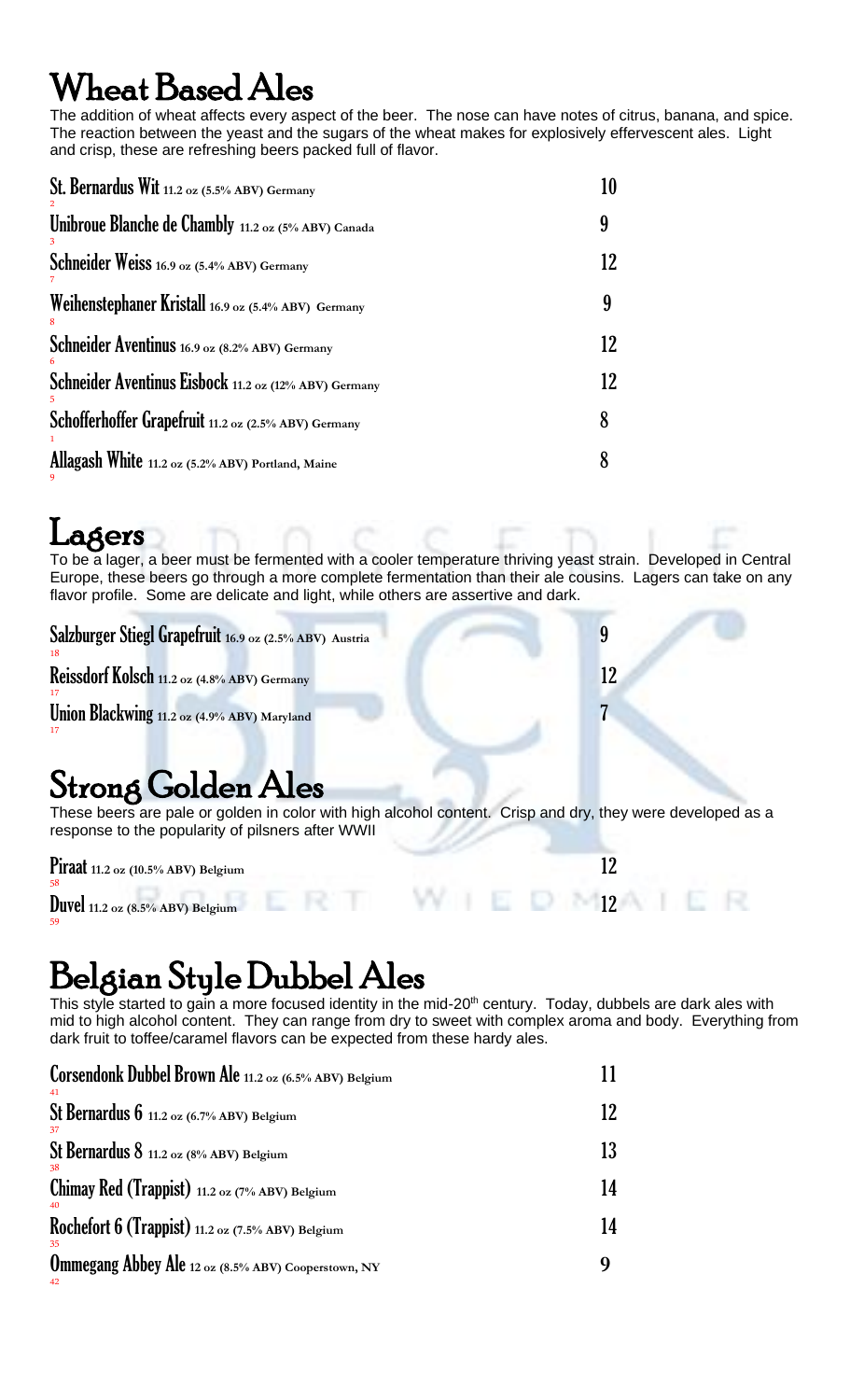## Belgian Style Tripel Ales

Tripels and dubbels were developed side by side in Belgian abbeys. Modern tripels are pale in color with high alcohol content. Many consider these ales to be the most complex of the Belgian family. Everything from candied sugar to cloves is used in their recipe to give them great depth of flavor.

| <b>Oud Bersalis Tripel</b> 11.2 oz (9.5% ABV) Belgium            |     |
|------------------------------------------------------------------|-----|
| Corsendonk Agnus Tripel 11.2 oz (7.5% ABV) Belgium<br>43         | 12. |
| Dulle Teve 11.2 oz (10% ABV) Belgium<br>41                       | 15  |
| Tripel Karmeliet 11.2 oz (8.4% ABV) Belgium<br>47                | 14  |
| Dubuisson Scaldis Blond Triple 11.2 oz (10.5% ABV) Belgium<br>44 | 12  |
| Chimay White (Trappist) 11.2 oz $(8.4%ABV)$ Belgium              | 14  |

## Quadrupel Ales

These monster size ales were inspired by the Trappist brewers of Belgium. With bolder and heavier flavors than dubbels or tripels, 'quads' trend toward dark brown to garnet in color. They have considerable alcohol content and are meant to be savored. Try pairing these with more aggressive cheese and taste their layers unfold on your palate.

| Kasteel Cuvée du Chateau 11.2 oz (11% ABV) Belgium  | 12 |
|-----------------------------------------------------|----|
| Gulden Draak Quad 9000 11.2 oz (11.3 % ABV) Belgium | 12 |
| St Bernardus Abt. 12 11.2 oz (10% ABV) Belgium      | 13 |
| La Trappe 11.2 oz (10% ABV) Belgium                 | 15 |
| Rochefort 10 (Trappist) 11.2 oz (11.3% ABV) Belgium | 15 |
| Straffe Hendrick Quad 11.2 oz (11% ABV) Belgium     | 15 |
|                                                     |    |

## India Pale Ale

This style is a creation of the old British Empire. In order to feed the quite sizable thirst of foreign stationed troops, beer had to be hardy enough to withstand the 5-month long journey from London to Calcutta. To accomplish this, brewers used considerably higher amounts of hops and allowed the beer a longer fermentation to increase the alcohol. These additional steps had an antiseptic effect on the English ales that added longevity.

| Houblon Chouffe 11.2 oz (9% ABV) Belgium                          | 12 |
|-------------------------------------------------------------------|----|
| Troubadour Magma 11.2 oz (9% ABV) Belgium<br>26                   | 12 |
| Bells Two Hearted Ale 11.2 oz (7% ABV) Michigan                   | 12 |
| Poperings Hommelbier 11.2 oz (7.5% ABV) Belgium                   | 12 |
| Ballast Point Sculpin 12.0 oz (7% ABV) San Diego, CA              | 9  |
| Sixpoint Resin 12 oz (9.1% ABV) Brooklyn, NY<br>31                | 9  |
| The Great Return By Hardywood 16 oz (9.1% ABV) Richmond, VA<br>33 |    |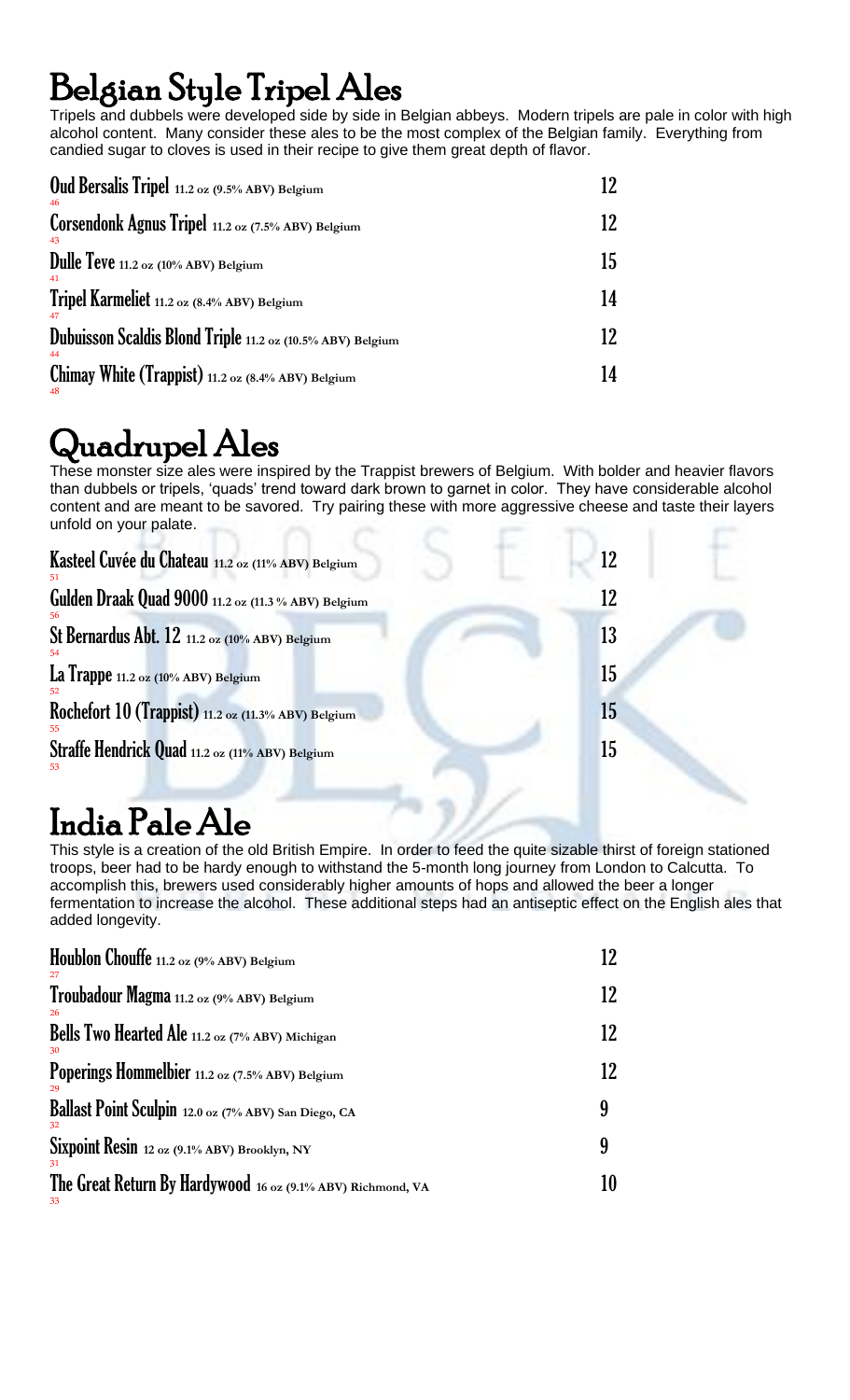### $I$  ambic (Fruit  $\delta$  Gueuze)

To be considered a true member of the Lambic family, beer has to be produced in Brussels or in the surrounding region of Payottenland. The brewing techniques employed date back to medieval times and give these beers a sense of place that few other beverages can match. Ranging from the tart and sour gueuze to the sweet fruit lambics, these special offerings are truly unique.

| Lindemans Strawberry 12 oz (3.5% ABV) Belgium<br>21        | 15 |
|------------------------------------------------------------|----|
| Lindemans Peche 12 oz (2.5% ABV) Belgium<br>20             | 15 |
| St. Louis Framboise 12.7 oz (4.5% ABV) Belgium             | 16 |
| 36<br>Hanssen's Oude Gueuze 12.7 oz (5.8% ABV) Belgium     |    |
| 33<br>Hanssen's Oudbeitje 12.7 oz (5.8% ABV) Belgium<br>34 | 30 |

### **Boon** (Brouweriij)

The oak casks used at Brewery Boon each have their own history and are characterized by unique microflora of wild yeast strains. Bottles of traditional Oude Geuze with cask numbers combine beer from one specific wooden cask (mono brew) with a very small quantity of young lambic (blend) that will kick off the bottle conditioning process. By using lambic from certain oak casks, the geuzes created have unique properties, with wine or whiskey-like flavors. Either very dry or very gentle. The number on the bottle always refers to the number of the cask.

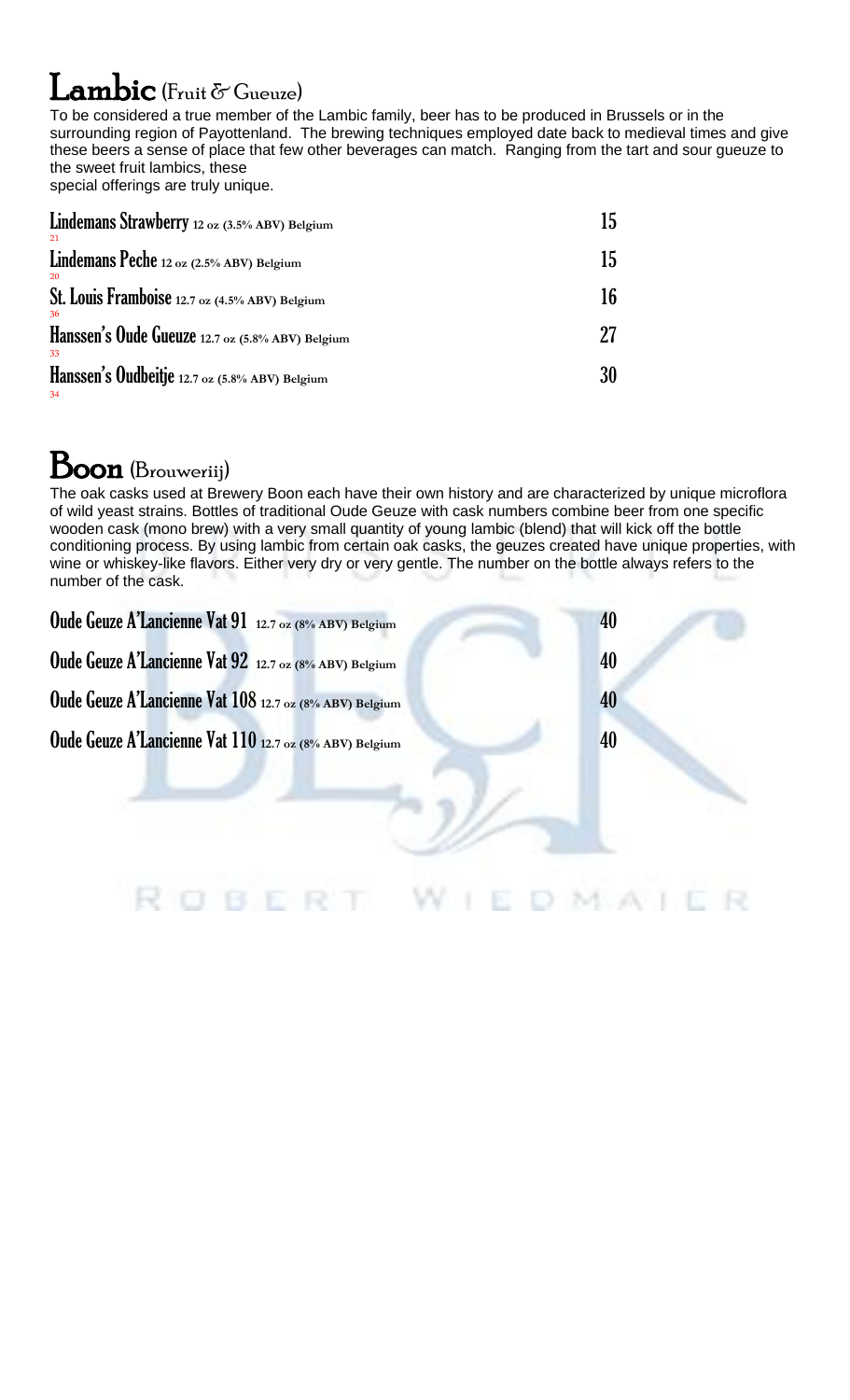## Strong Dark Ales

Spicy and sweet, the strong dark ale style hosts a wide selection of flavors and aromas. Some have a delicate palate, others, a warming aftertaste that stretches on past the last sip. In typical Belgian fashion, most of these beers will use adjunct ingredients like dark candied sugar or coriander.

| Gouden Carolus Classic 11.2 oz (8.5% ABV) Belgium<br>64   |    |
|-----------------------------------------------------------|----|
| Scotch de Silly 11.2 oz (8% ABV) Belgium<br>65            | 11 |
| Caracole Nostradamus 11.2 oz (9% ABV) Belgium<br>63       | 14 |
| Chimay Blue (Trappist) 11.2 oz (9% ABV) Belgium<br>57     | 15 |
| Rochefort $8$ (Trappist) 11.2 oz (9.2% ABV) Belgium<br>60 | 15 |
| MCChouffe 11.2 oz (8% ABV) Belgium<br>62                  | 13 |
| De Dolle Oerbier 11.2 oz (9% ABV) Belgium<br>61           | 13 |
| Smisje Kerst 11.2 oz (12% ABV) Belgium<br>67              | 13 |

### Stout & Porter

These beer styles originated in the pubs of London during the mid-eighteenth century. The style of porter was named after its most enthusiastic followers: the river porters of London. The British brewers experimented with the amount of flavor that they could pack into their porters, and through this process developed the stout style. Marked by their use of dark roasted malts, these two beer styles have flavors of chocolate and coffee.

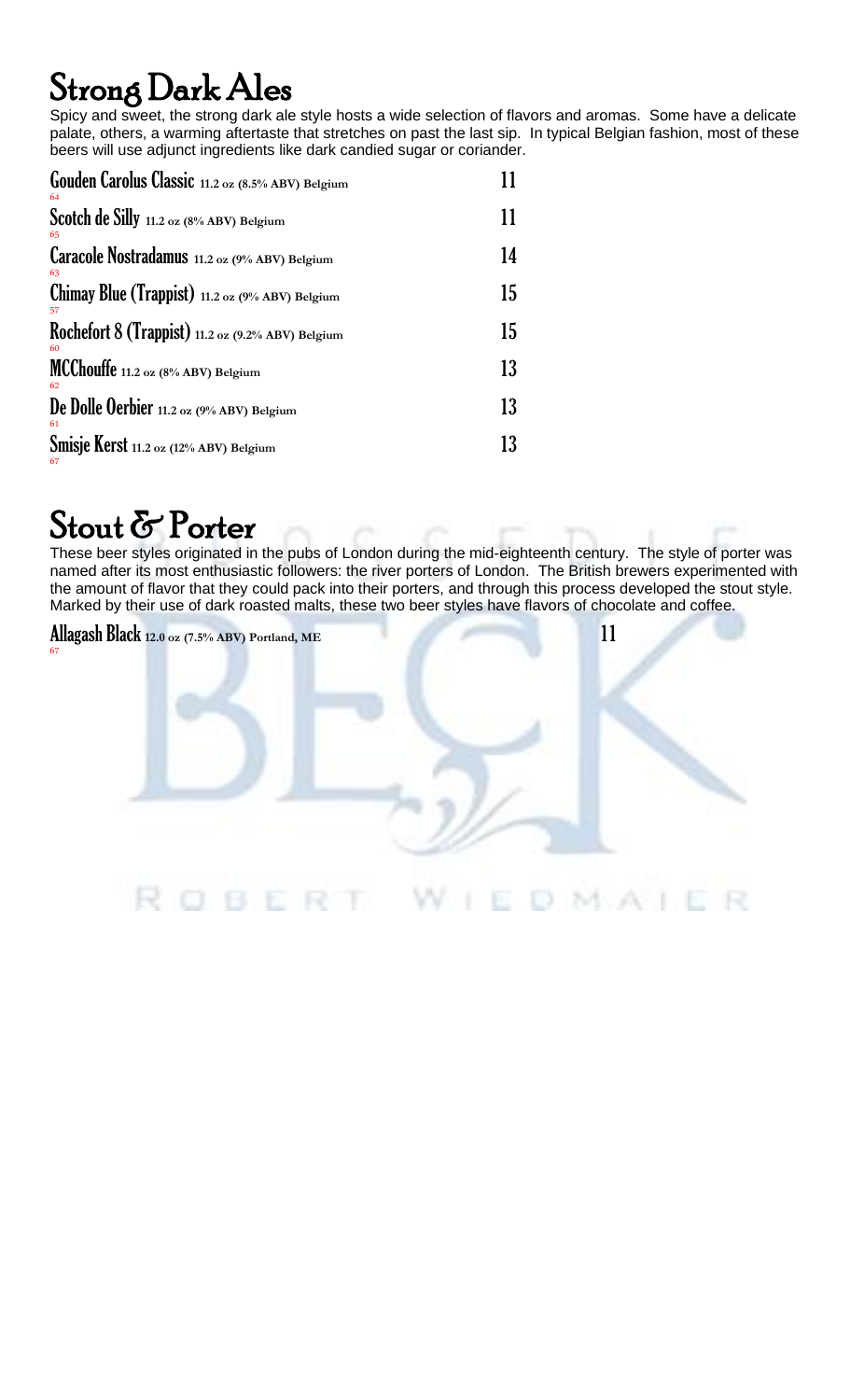## Cork & Cage (For The Most Part)

### Hof Ten Dormaal, Aged In Jura Barrels **25.4 oz (12% ABV) Belgium** 22

#### This Blonde Ale has aged for over a year in barrels from the Isle of Jura. A gentle peated taste blend smoothly into the beer which finishes with a subtle woody taste. Hof Ten Dormaal brews are brewed exclusively with home-grown grains and hops from the farm. W1181

#### Upland Revive **16.9 oz (6% ABV) Bloomington, IN** 27

This brewery out of Indiana has seen its sour program explode in popularity over the past few years. By treating their yeast in the traditional Belgian method, this allows their fruited and barrel-aged sours to reach fantastic depths. W1181

### Halia, Goose Island **25.4 oz (7.5% ABV) Illinois** 35

Brewed with the Saison and farmhouse ales and fresh Georgia peaches and Brettanomyces claussenii to a fresh white wine barrel and aged the Saison base for 9 months. Stretching the boundaries of the traditional style W110

### Lolita, Goose Island **25.4 oz (10% ABV) Illinois** 35

Lolita is a pink rose colored Belgian style pale ale fermented with wild yeast and aged on raspberries in wine barrels. Aromas of fresh raspberries, bright jammy fruit flavors and crisp, refreshing body make Lolita ideal for beer drinkers fond of Belgian Framboise. W107

### Gillian, Goose Island **25.4 oz (8.8% ABV) Illinois** 35

Ale with Strawberries, Honey, and White Pepper Aged in Wine Barrels. White pepper strawberry, and honey are added to a harmonious blend of "mouth amusement". The ingredients are added at different stages to a Saison, and fermented with a normal Belgian yeast as well as a Champagne yeast. Formerly known as "Scully" W1191

### Madam Rose, Goose Island **25.4 oz (7.9% ABV) Illinois** 35

Belgian-style wild ale aged in French oak Cabernet Sauvignon barrels with the addition of Michigan cherries and heavily inoculated with Brettanomyces. W113

#### La Roja, Jolly Pumpkin Artisan Ales **25.4 oz (7.2% ABV) Michigan** 29

An artisan amber ale brewed in the Flanders tradition. Deep amber with earthy caramel, spice, and sour fruit notes developed through natural barrel aging. Unfiltered, unpasteurized and blended from barrels ranging in age from two to ten months W111

#### GoudenCarolus Cuvee Van de Keizer Blauw **25.4 oz (11% ABV) Belgium** 30

Considered one of, if not the best Belgian Strong Dark Ale, this incredibly deep flavored dark ale is brewed once a year to commemorate Charles Quint. You won't be disappointed. W104

#### Straffe Hendrik Xmas Blend **25.4 oz (11% ABV) Belgium** 50

A very limited selection of the quadruple production is a barrel-aged each year in the medieval cellars of the brewery. For this Xmas Blend, the barrel selection is determined by De Halve Maan's brew masters, Combining Bordeaux, Calvados and Rum barrel-aged Quadrupel. W115

#### Scotch de Silly Scotch Barrel-Aged **25.4 oz (10.5% ABV) Belgium** 40

The newest entry into this barrel-aging series is one we've been eagerly waiting for – Silly has finally introduced its iconic Scotch ale with barrels from its ancestral home. Come for the smooth, Highland-influenced notes, stay for the roast you've expect from Silly. W117

#### Scaldis Bush Prestige 25.4 oz (13% ABV) Belgium 55

The Bush Prestige is a Bush Ambrée that, rather than maturing in stainless steel tanks, has spent 6 months finishing in oak barrels. During the bottling process, small amounts of sugar and yeast are added to the beer so it re-ferments in the bottle during its stay in the brewery's warm room. This develops the natural yeast cloud and gives the beer its exceptionally high alcohol volume of 13%. Reviving the traditional use of oak barrels has introduced aromas and tannins that haven't been experienced in beer for many years. Even the most demanding beer lover will be bowled over by these qualities. Think of the aromas of whisky and other spirits matured on oak coupled with an extraordinarily rounded character. The Bush Prestige is an exceptional beer thanks to its rounded taste, its rich aromas, the exclusive bottle and the limited distribution. W116

#### BFM Brut des Franches **25.4 oz (8% ABV) Switzerland** 90

Brewmaster Jerome Rebetez continues his 20-year assault on traditional beer with this gem. Here, he takes his  $\sqrt{225}$  Saison and gives it the Champagne treatment. The result is a sparkling, slightly sour and incredibly smooth result that's worth every bit the price point typically associated with Champagne. W83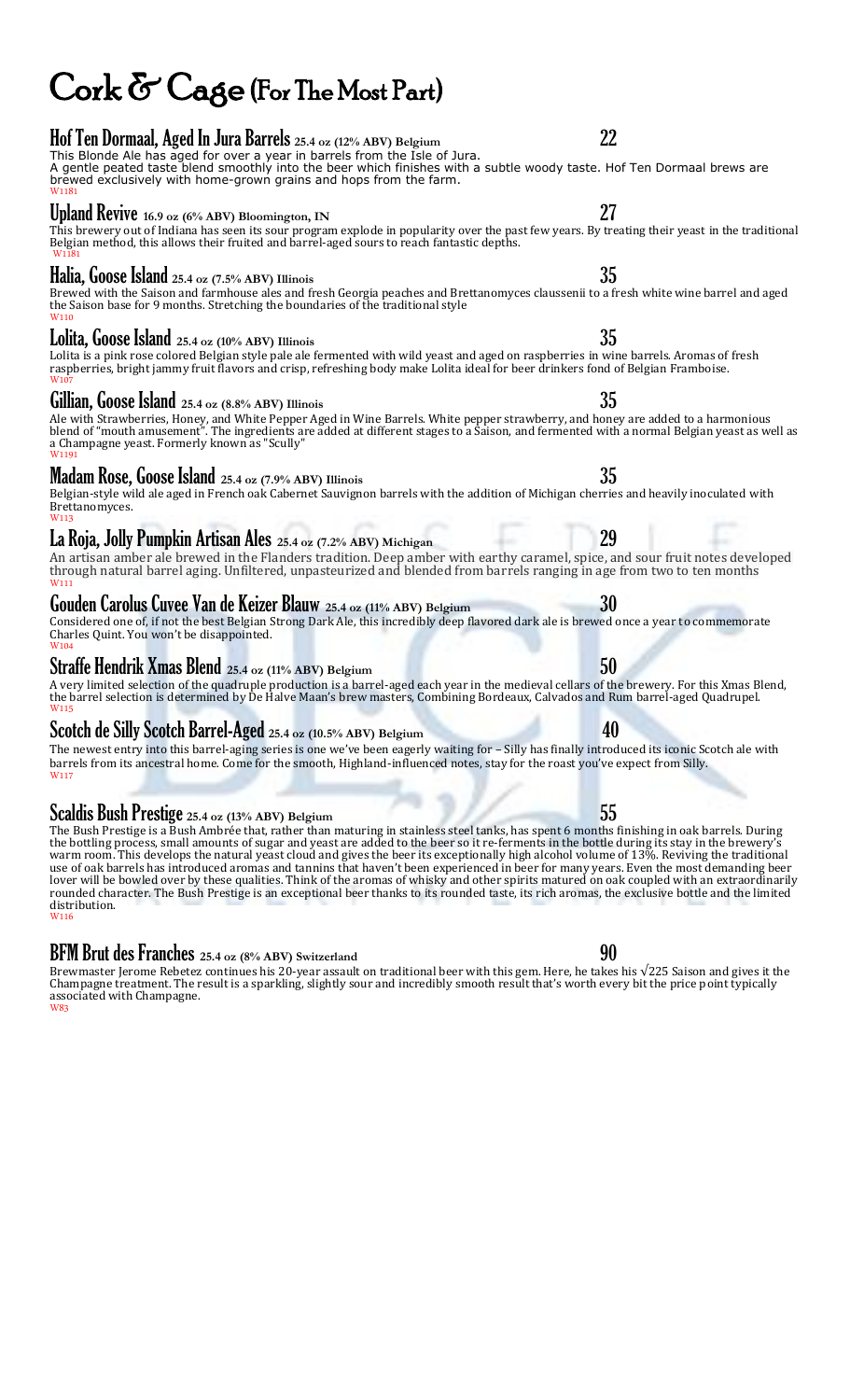### CHAMPAGNE

### Non-Vintage

| 300<br>300<br>307<br>312<br>315<br>317                                           | Champagne, Tattinger, Reims<br>Champagne, Veuve Clicquot Brut "Yellow Label" Reims<br>Ruinart, Blanc de Blancs, Reims<br>Taittinger, Prélude, Reims<br>Rockefeller Brut, Reims<br>Soutiran, Alexander, 1er Cru Brut, Ambonnay                                                                                                                                                                              | <b>NV</b><br><b>NV</b><br><b>NV</b><br><b>NV</b><br><b>NV</b><br><b>NV</b>                                                                   | 60<br>70<br>160<br>220<br>115<br>105 |
|----------------------------------------------------------------------------------|------------------------------------------------------------------------------------------------------------------------------------------------------------------------------------------------------------------------------------------------------------------------------------------------------------------------------------------------------------------------------------------------------------|----------------------------------------------------------------------------------------------------------------------------------------------|--------------------------------------|
|                                                                                  | Vintage                                                                                                                                                                                                                                                                                                                                                                                                    |                                                                                                                                              |                                      |
| 316<br>315<br>315<br>302<br>302<br>310<br>308<br>310<br>309<br>317<br>305<br>306 | Veuve Fournay, 1er Cru, Champagne<br>Geoffroy 1er Cru, Brut Empreinte, Reims<br>Drappier, Brut de Nature, Reims<br>Veuve Clicquot Brut, Reims<br>Veuve Clicquot, La Grande Dame, Reims<br>Louis Roederer, Brut de Nature, Reims<br>Dom Ruinart, Brut, Reims<br>Louis Roederer, Cristal, Reims<br>Krug, Brut, Reims<br>Boizel, Grand Vintage, Epernay<br>Dom Pérignon, Epernay<br>Dom Pérignon, P2, Epernay | 2004 125<br>2009 150<br>2004 135<br>2008 190<br>2006 425<br>2006 220<br>2002 300<br>2004 450<br>2004 750<br>2007 220<br>2006 320<br>2000 800 |                                      |
|                                                                                  | Rosé                                                                                                                                                                                                                                                                                                                                                                                                       |                                                                                                                                              |                                      |
| 313<br>301<br>311<br>304<br>314                                                  | Charles Heidsieck, Reims<br>Champagne, Veuve Clicquot, Rose, Brut, Reims<br>Taittinger, Prestige, Reims<br>Moët & Chandon, Imperial, Brut Reserve, Epernay<br>Nicolas Feuillatte, Chouilly<br>Rosé Vintage                                                                                                                                                                                                 | <b>NV</b><br><b>NV</b><br><b>NV</b><br><b>NV</b><br><b>NV</b>                                                                                | 195<br>80<br>150<br>140<br>125       |
| 303<br>303<br>304                                                                | Veuve Clicquot, Brut, Reims<br>Veuve Clicquot, La Grande Dame, Reims<br>Moët & Chandon, Brut, Epernay<br>Sparkling Wines                                                                                                                                                                                                                                                                                   | 2008 185<br>2006 550<br>2009 175                                                                                                             |                                      |
| 84<br>383<br>385<br>384<br>B101                                                  | Steorra, Russian River Valley<br>Argyle, Extended Tirage Brut, Willamette Valley<br>Rotari Brut, Trento D.O.C, Italy<br>Rotari Brut Rosé, Trento D.O.C, Italy<br>Pierre Sparr, Brut Réserve, Alsace                                                                                                                                                                                                        | <b>NV</b><br>2009 160<br>2013 50<br>2013 50<br><b>NV</b>                                                                                     | 50<br>60                             |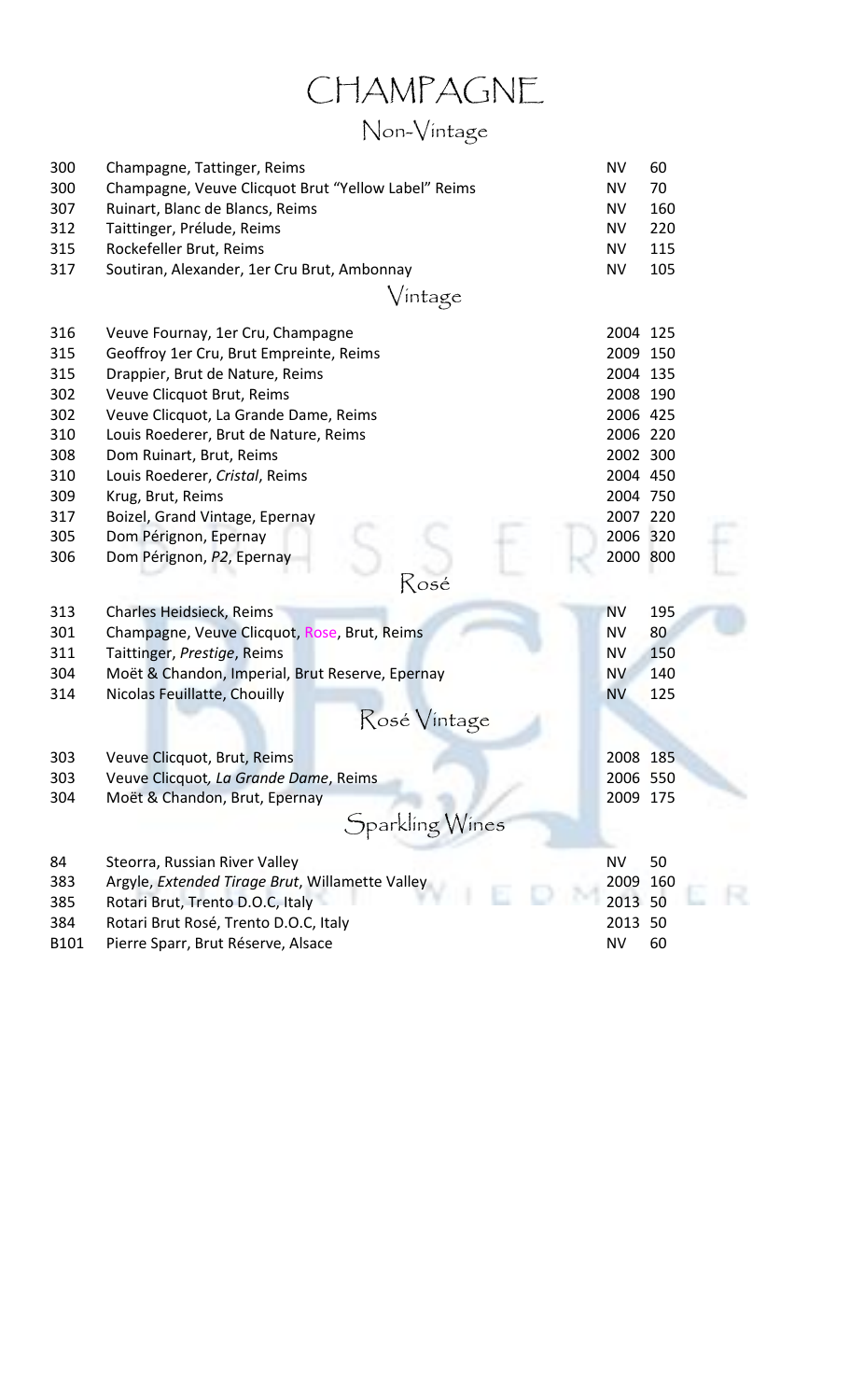### Chardonnay, Old World

### White Burgundy

|     | (Sorted by region)                                     |          |  |
|-----|--------------------------------------------------------|----------|--|
| 85  | Bourgogne, Macon-Lugny, Les Charmes                    | 2016 55  |  |
| 320 | Bourgogne, Chaumes des Perrières, Raymond Dupont-Fahn  | 2017 85  |  |
| 321 | Chablis, Jean Marc Brocard, Saint Claire               | 2016 60  |  |
| 321 | Chablis, Louis Michel, Forêts, 1er Cru                 | 2016 78  |  |
| 323 | Chablis, Domaine William Fevre, Les Preuses, Grand Cru | 2013 290 |  |
| 323 | Chablis, Domaine William Fevre, Les Clos, Grand Cru    | 2013 300 |  |
| 322 | Chablis, Bernard Defaix, Cote de Lechet, 1er Cru       | 2018 100 |  |
| 327 | Ladoix, Louis Jadot, Le Clou D'orge                    | 2015 100 |  |
| 324 | Meursault, Bouchard Père et Fils, Genévrières, 1er Cru | 2013 310 |  |
| 325 | Meursault, Bouchard Père et Fils, Perrières, 1er Cru   | 2013 330 |  |
| 329 | Saint Aubin, Domaine Patrick Miolane                   | 2010 90  |  |
| 324 | Puligny-Montrachet, Louis Jadot                        | 2016 95  |  |
| 327 | Rully, Vincent Girardin, Les Cloux, 1er Cru            | 2016 95  |  |
| 328 | Montagny, Les Tourelles de la Crée, 1er Cru            | 2016 72  |  |
| 330 | Givry, Domaine des Moirots, Christophe Denizot         | 2016 80  |  |
| 334 | Viré-Clesé, Albert Bichot                              | 2017 55  |  |
| 336 | St. Veran, Meurgey Croses, Clos de la Maison           | 2014 84  |  |
| 331 | Pouilly-Fuissé, Domaine Ferret                         | 2017 95  |  |
| 331 | Pouilly-Fuissé, Bouchard Père et Fils                  | 2017 68  |  |
| 331 | Pouilly-Fuissé, Robert Denogent, Les Reisses           | 2012 75  |  |
| 335 | Maconaiss, J.M. Boillot, Les Busserettes               | 2016 72  |  |
| 333 | Macon La Roche Vineuse, Sylvaine & Alain Normand       | 2018 70  |  |
|     |                                                        |          |  |

# Chardonnay, New World

### California

| 91  | Sea Sun, California                                             | 2016 60  |  |
|-----|-----------------------------------------------------------------|----------|--|
| 110 | Provenance Vineyards, Carneros                                  | 2016 60  |  |
| 93  | Cambria, Katherine's Vineyard, Santa Maria                      | 2015 60  |  |
| 102 | Brewer-Clifton, Santa Rita Hills                                | 2016 65  |  |
| 103 | Diatom, Bar-M Vineyard, Santa Barbara County                    | 2018 80  |  |
| 116 | Oceano, Spanish Springs Vineyard, Central Coast                 | 2016 80  |  |
| 109 | Jayson by Pahlmeyer, North Coast                                | 2012 100 |  |
| 99  | Beringer, Luminus, Oak Knoll District, Napa Valley<br><b>CO</b> | 2017 60  |  |
| 112 | Far Niente, Napa Valley                                         | 2017 100 |  |
| 105 | Aubert Wines, Napa Valley                                       | 2011 195 |  |
| 111 | Walt, Sonoma Coast                                              | 2017 65  |  |
| 108 | Kistler, Les Noisetiers, Sonoma Coast                           | 2014 160 |  |
| 104 | Hartford Court, Four Hearts Vineyards, Russian River Valley     | 2016 100 |  |
| 111 | Rochioli Vineyards, Longboard, Russian River Valley             | 2012 155 |  |
| 114 | Jordan, Russian River Valley                                    | 2017 80  |  |
| 106 | Stonestreet Estate Vineyards, Alexander Valley                  | 2016 80  |  |
|     | egon                                                            |          |  |
| 117 | Domaine Drouhin, Arthur, Dundee Hills                           | 2015 90  |  |

E R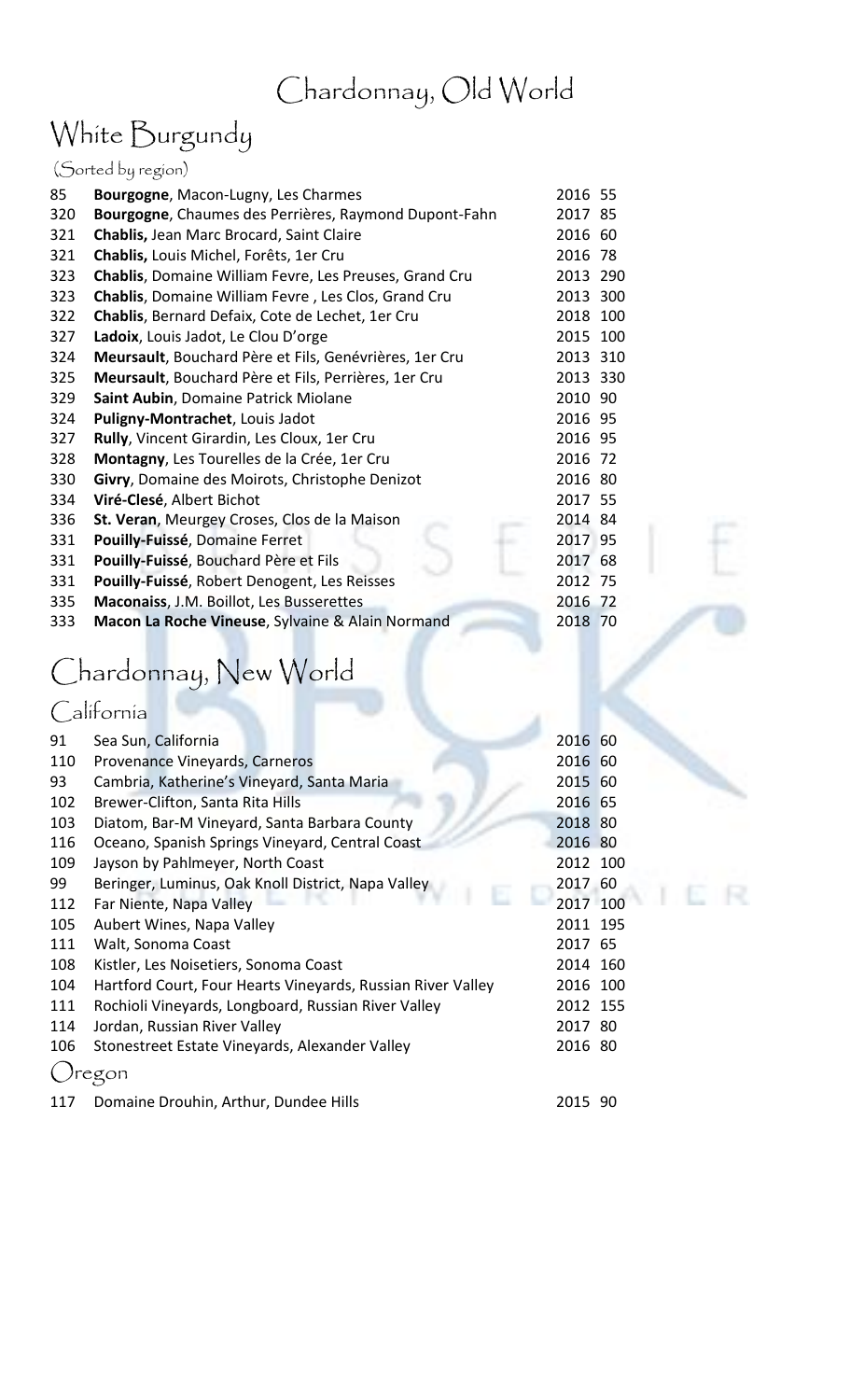### Other White Varietals

| 386  | Pinot Grigio, Benvolio, Friuli D.O.C                                | 2017 50  |  |
|------|---------------------------------------------------------------------|----------|--|
| 340  | Pinot Gris, Pierre Sparr, Grande Reserve, Alsace                    | 2016 55  |  |
| 341  | Pinot Gris, Domaine Trimbach Reserve, Alsace                        | 2015 65  |  |
| 342  | Pinot Blanc, Domaine Trimbach, Alsace                               | 2017 55  |  |
| 342  | Pinot Blanc, Domaine Weinbach, Alsace                               | 2016 65  |  |
| 406  | Sauvignon Blanc, Round Pond Estate, Rutherford                      | 2017 75  |  |
| 407  | Sauvignon Blanc, Charles Krug, St. Helena                           | 2018 60  |  |
| B106 | Sauvignon Blanc, Black Cottage, Marlborough                         | 2018 65  |  |
| 402  | Sauvignon Blanc, Crowded House, Marlborough                         | 2018 65  |  |
| 388  | Sauvignon Blanc, Cloudy Bay, Marlborough                            | 2018 70  |  |
| 403  | Sauvignon Blanc, Clement & Florian Berthier, Menetou Salon          | 2017 55  |  |
| 405  | Sauvignon Blanc, De La Doucette, Pouilly-Fumé                       | 2017 85  |  |
| B104 | Sauvignon Blanc, Marquis de Goulaine, Sancerre                      | 2018 68  |  |
| 400  | Riesling Penfolds, Bin 51, Eden Valley                              | 2018 75  |  |
| 399  | Riesling Cote Bonneville, Yakima Valley                             | 2014 54  |  |
| 345  | Riesling, Dragon Stone, Leitz, Rheingau                             | 2017 70  |  |
| 344  | Riesling, Pierre Sparr, Alsace                                      | 2016 58  |  |
| 343  | Riesling, Domaine Zind-Humbrecht, Roche Calcaire, Alsace            | 2016 90  |  |
| 344  | Riesling, Trimbach, Sélection De Vielles Vignes, Alsace             | 2015 85  |  |
| 345  | Riesling, Trimbach, Cuvée Frédéric Emile, Alsace                    | 2007 165 |  |
| 345  | Riesling, Trimbach, Grand Cru, Geisberg                             | 2013 250 |  |
| 401  | Muscadet, Domaine de La Quilla, Loire Valley, France                | 2017 65  |  |
| 414  | Petit Mensang, Michael Shaps, Monticello                            | 2014 65  |  |
| 414  | Caricante, Alta Mora, Etna Bianco, Sicily                           | 2018 72  |  |
| 411  | Cortese, La Scolca, Soldati, D.O.C.G, Gavi                          | 2014 100 |  |
| 357  | Rhone Blend, Jean Luc Colobo, Le Redunne, Cote du Rhône             | 2016 70  |  |
| 398  | Marsanne, Sanguis, Beekeeper, Santa Barbara                         | 2013 105 |  |
| 409  | Viognier, Stags' Leap, Napa Valley                                  | 2017 65  |  |
| 350  | Viognier, Les Contours de Deponcins, Francois Villard, Rhône Valley | 2016 80  |  |
| 349  | Gewurztraminer, Domaine Weinbach, Alsace                            | 2106 68  |  |
| 348  | Gewurztraminer, Domaine Weinbach, Cuvée Théo, Alsace                | 2106 85  |  |
|      |                                                                     |          |  |
|      |                                                                     |          |  |
|      | ROSÉ                                                                |          |  |
|      | Provence Blend, Domaine Jacourette, L'Ange et Luce, Provence        | 2017 52  |  |
|      | Frappato, Paolo Cali, Osa!, Sicily                                  | 2019 52  |  |
|      | Cabernet Franc, Cenyth, Sonoma County                               | 2019 54  |  |
|      | Sangiovese, Captûre, Alexander Valley                               | 2018 50  |  |
| 387  | Grenache, Elizabeth Spencer, Mendicino                              | 2017 55  |  |
|      |                                                                     |          |  |

Pinot Noir, Copain, Tous Ensemble, Mendicino 2018 50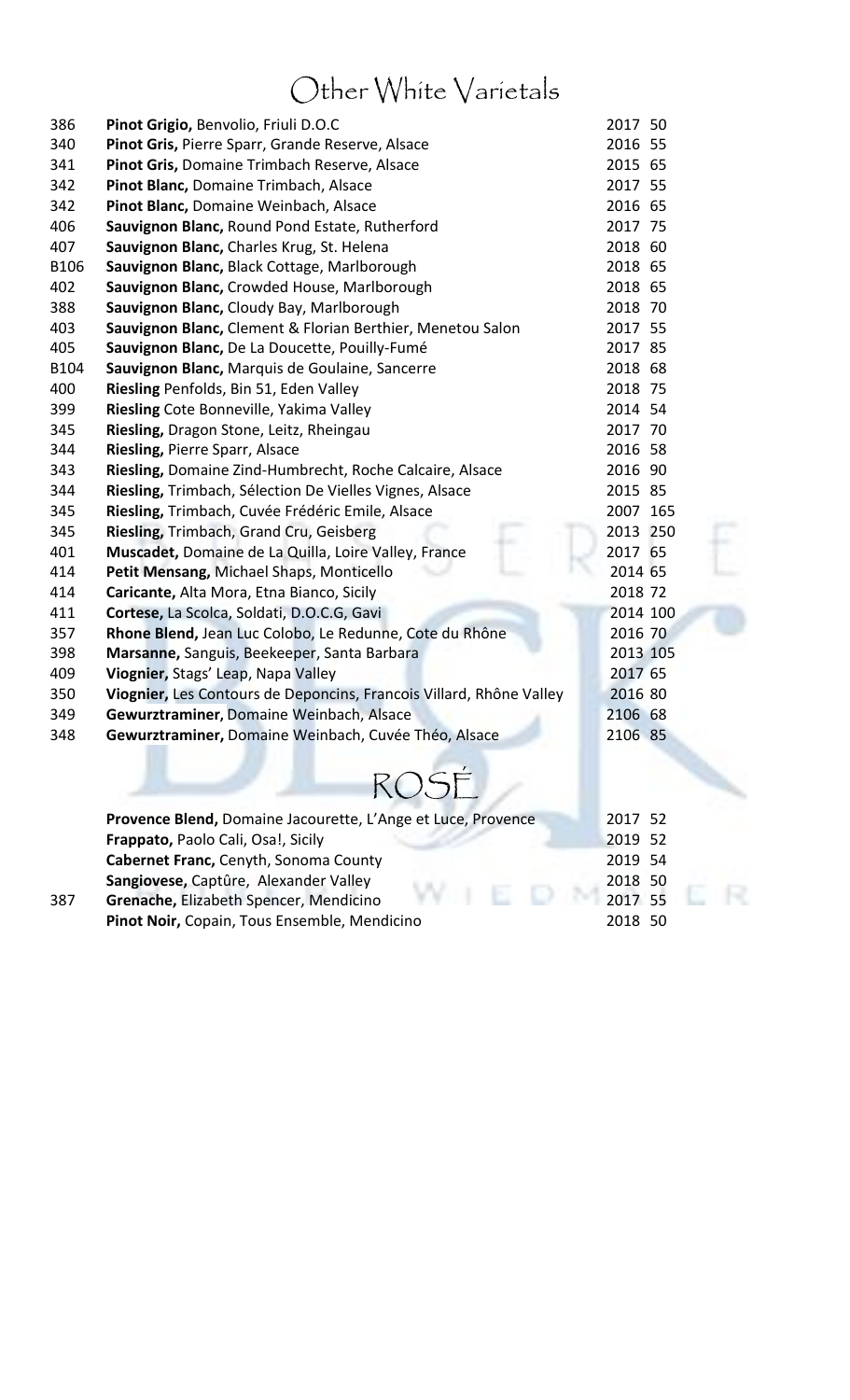### PINOT NOIR, New World

### California

| 710           | Smoke Tree, Sonoma County                             | 2016 55  |  |
|---------------|-------------------------------------------------------|----------|--|
| 579           | Banshee, Sonoma County                                | 2016 65  |  |
| 595           | Westwood, Annadel Gap Vineyard, Sonoma County         | 2015 120 |  |
| 706           | Copain, Tous Ensemble, Sonoma Coast                   | 2016 65  |  |
| 585           | Guarachi Family, Sonoma Coast                         | 2011 160 |  |
| 583           | Hartford Court, Far Coast Vineyard, Sonoma Coast      | 2014 160 |  |
| 587           | MacPhail, Mardikian Estate, Sonoma Coast              | 2013 200 |  |
| 620           | Belle Glos, Las Alturas, Santa Lucia Highlands        | 2017 80  |  |
| 626           | Etude, Grace Benoist Ranch, Carneros                  | 2016 80  |  |
| 581           | Siduri, Parson's Vineyard, Russian River Valley       | 2015 115 |  |
| 623           | Ramey, Russian River Valley                           | 2016 120 |  |
| 588           | Rodney Strong Reserve, Russian River Valley           | 2013 125 |  |
| 619           | Hartford Court, MacLean's Block, Russian River Valley | 2015 150 |  |
| 590           | Belle Glos, Dairyman, Russian River                   | 2017 160 |  |
| 579           | Kosta Browne, Russian River Valley                    | 2014 250 |  |
| 634           | Hartford Court, Velvet Sisters, Anderson Valley       | 2014 160 |  |
| 593           | Byron Monument, Santa Maria Valley                    | 2012 85  |  |
| 618           | Belle Glos, Clark & Telephone, Santa Maria Valley     | 2017 160 |  |
| 591           | Etude, Fiddlestix Vineyard, Santa Rita Hills          | 2014 100 |  |
| 584           | Sanguis, Loner, R13-B, Santa Rita Hills               | 2013 170 |  |
| 625           | Siduri, Santa Barbara County                          | 2017 80  |  |
| <i>Oregon</i> |                                                       |          |  |
| 582           | Penner-Ash, Willamette Valley                         | 2016 125 |  |
| 592           | Walt, Shea Vineyard, Yamhill Carlton                  | 2016 190 |  |
| 585           | Angela Estate, Abbott Vineyard, Yamhill Carlton       | 2013 170 |  |
| 586           | Resonance Vineyard, Yamhill-Carlton                   | 2013 165 |  |
| 586           | Domaine Drouhin, Laurène, Dundee Hills                | 2014 150 |  |
|               | New Zealand                                           |          |  |
| 686           | Cloudy Bay, Marlborough, New Zealand                  | 2015 80  |  |
|               |                                                       |          |  |

# PINOT NOIR, Old World

R

| Burgundy |                                                                     |          |     |
|----------|---------------------------------------------------------------------|----------|-----|
| 501      | <b>Bourgogne, Domaine Michel Juillot</b>                            | 2016 65  |     |
| 502      | Saint-Romain, Alain Gras                                            | 2016 120 |     |
| 503      | Fixin, Mongard-Mugneret, Vielle Vigne                               | 2015 130 |     |
| 505      | Pommard, Aubert Lefas, 1er Cru, Les Argilières,                     | 2016 150 |     |
| 506      | Gevrey-Chambertin, Philippe Charlopin, Les Vielles Vignes-Morceaux  | 2015 150 |     |
| 508      | Volnay, Domaine Poulleau, Le Vertueux                               | 2017 110 |     |
| 509      | Volnay, Vincent Girardin, Les Vieilles Vignes                       | 2015 150 |     |
| 510      | Volnay, Joseph Voillot, Vielles Vignes                              | 2015 160 |     |
| 511      | Volnay, Bernard & Thierry Glantenay, 1er Cru, Les Santenots         | 2015 200 |     |
| 512      | Aloxe-Corton, Bouchard Père et Fils                                 | 2013 165 |     |
| 513      | Beaune, Albert Morot, 1er Cru, Teurons                              | 2012 150 |     |
| 514      | Beaune, Bouchard Père et Fils, 1er Cru, Clos de la Mousse, Monopole | 2013 165 |     |
| 515      | Morey-Saint-Denis, Clos Solon, Philippe Charlopin                   | 2015 175 |     |
| 516      | Morey- Saint- Denis, Domaine Taupenot-Merme, 1er Cru, La Riotte     | 2009     | 175 |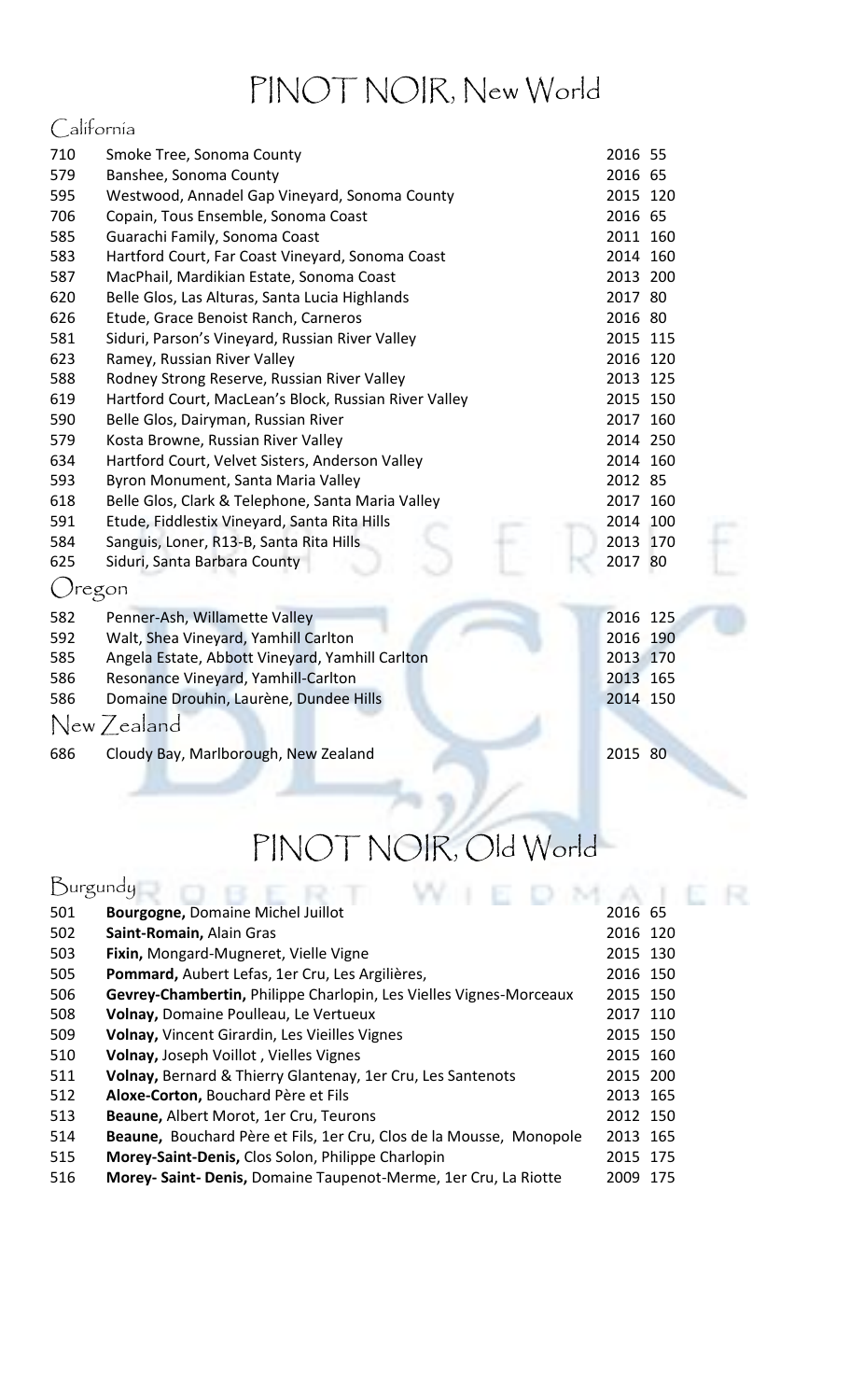### Bordeaux Varietals - Old World

### Bordeaux- Left Bank

| 540 | Bordeaux Blend, Château Cap L'Ousteau, Haut Médoc                       | 2015 | 65  |
|-----|-------------------------------------------------------------------------|------|-----|
| 541 | Bordeaux Blend, Loudenne, Le Château, Médoc                             | 2014 | 75  |
| 542 | Bordeaux Blend, Château Le Boscq, Saint Estèphe                         | 2012 | 105 |
| 543 | Bordeaux Blend, Château de Pez, Saint Estèphe                           | 2015 | 145 |
| 544 | Bordeaux Blend, Château Calon-Ségur, Grand Cru Classé, Saint Estèphe    | 2000 | 430 |
| 545 | Bordeaux Blend, Château d'Armailhac, Pauillac                           | 2015 | 175 |
| 546 | Bordeaux Blend, Château Pontet-Canet, Pauillac                          | 2008 | 330 |
| 546 | Bordeaux Blend, Château Pichon-Longueville, Pauillac                    | 2005 | 350 |
| 547 | Bordeaux Blend, Château Moulin de Tricot, Margaux                       | 2014 | 100 |
| 548 | Bordeaux Blend, Château Gazin Rocquencourt, Pessac-Léognan              | 2011 | 105 |
|     | Bordeaux - Right Bank                                                   |      |     |
| 549 | Bordeaux Blend, Château de Sales, Pomerol                               | 2013 | 105 |
| 550 | Bordeaux Blend, Chateau Certan, Pomerol                                 | 2012 | 220 |
| 549 | Bordeaux Blend, Château La Fleur Gazin, Pomerol                         | 2013 | 140 |
| 551 | Bordeaux Blend, Lassègue, Grand Cru, Saint Émilion                      | 2010 | 270 |
| 552 | Bordeaux Blend, Château Valandraud, 1er Grand Cru Classé, Saint Emilion | 2012 | 390 |
|     | $Old World - Other$                                                     |      |     |
|     |                                                                         |      |     |

**Bordeaux Blend,** Arcanum, Valadorna, Tuscany, D.O.C 2011 120

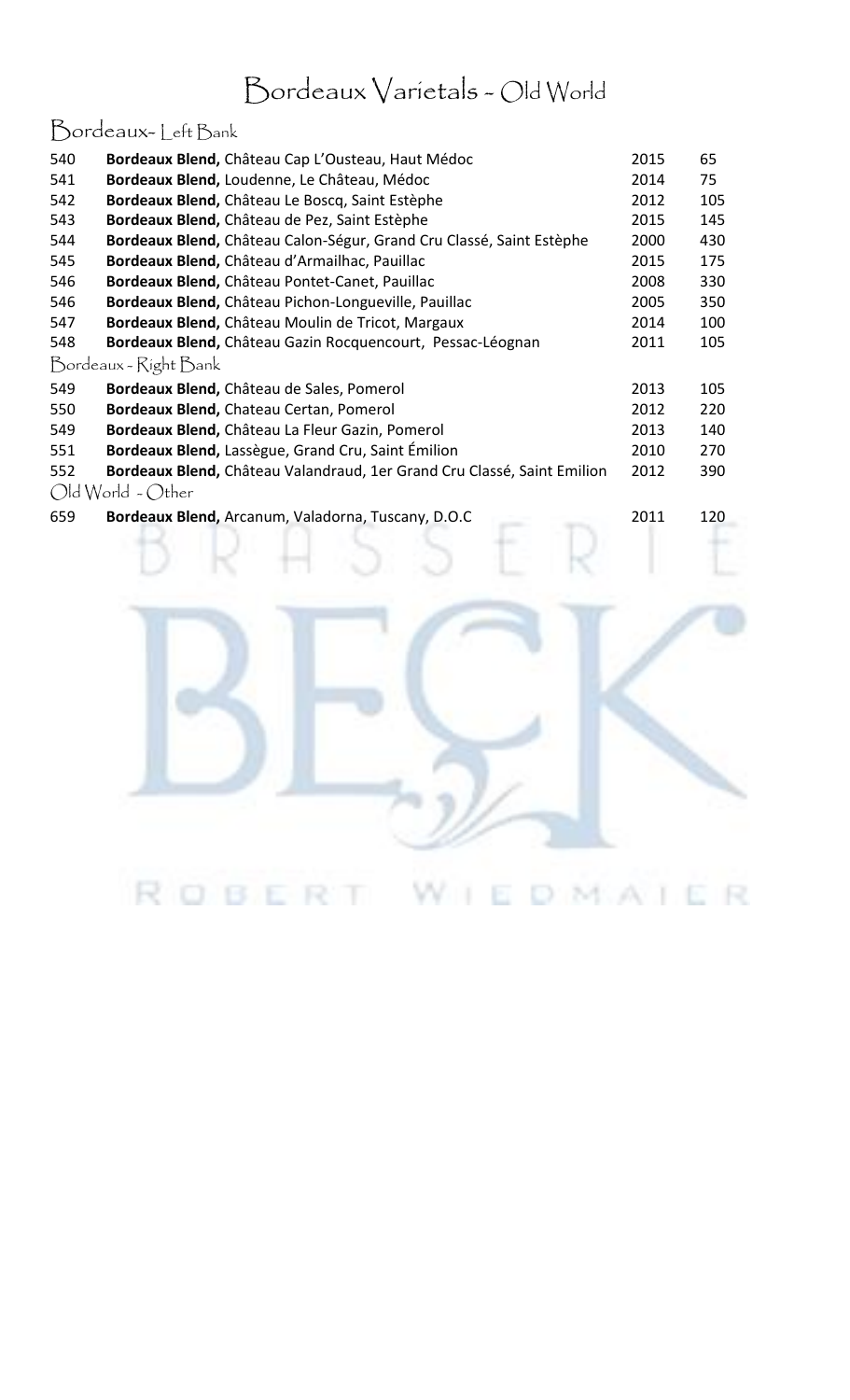### Bordeaux Varietals - New World

### Napa Valley

| 654        | Cabernet Sauvignon, Provenance, Napa Valley              |                                                                              | 2015     | 85  |
|------------|----------------------------------------------------------|------------------------------------------------------------------------------|----------|-----|
| 638        | Cabernet Sauvignon, Charles Krug, Napa Valley            |                                                                              | 2016     | 78  |
| 651        |                                                          | Cabernet Sauvignon, Quilt, The Fabric of the Land, Napa Valley               | 2017     | 90  |
| 611        | Cabernet Sauvignon, Whitehall, Napa Valley               |                                                                              | 2015     | 100 |
| 612        | Cabernet Sauvignon, Freemark Abbey, Napa Valley          |                                                                              | 2015     | 100 |
| 650        | Cabernet Sauvignon, Quilt, Napa Valley                   |                                                                              | 2016     | 150 |
| 610        | Cabernet Sauvignon, Caymus Vineyards, Napa Valley        |                                                                              | 2017     | 175 |
| 606        | Cabernet Sauvignon, Stags' Leap, "The Leap", Napa Valley |                                                                              | 2016     | 190 |
| 653        |                                                          | Cabernet Sauvignon, Nickel & Nickel, Branding Iron, Oakville, Napa Valley    | 2016     | 200 |
| 609        |                                                          | Cabernet Sauvignon, Nickel & Nickel, John C. Sullenger Vineyard, Napa Valley | 2016     | 200 |
| 637        |                                                          | Cabernet Sauvignon, Nickel & Nickel, Quicksilver Vineyard, Rutherford        | 2016     | 220 |
| 607        |                                                          | Cabernet Sauvignon, Hewitt Vineyard, Rutherford, Napa Valley                 | 2014     | 325 |
| 599        |                                                          | Cabernet Sauvignon, Diamond Creek "Gravelly Meadow" Napa Valley              | 2010     | 325 |
| 599        |                                                          | Cabernet Sauvignon, Diamond Creek "Volcanic Hill" Napa Valley                | 2010     | 325 |
| 600        | Cabernet Sauvignon, Kathryn Hall, Napa Valley            |                                                                              | 2015     | 360 |
| 605        | Cabernet Sauvignon, Rindo, Kenzo Estate, Napa Valley     |                                                                              | 2013     | 370 |
| 619        | Cabernet Sauvignon, Gallica, Napa Valley                 |                                                                              | 2013     | 390 |
| 605        | Cabernet Sauvignon, Vine Hill Ranch, Napa Valley         |                                                                              | 2014     | 400 |
| 608        |                                                          | Cabernet Sauvignon, Hess Select, The Lion, Mount Veeder, Napa                | 2013     | 460 |
| 604        |                                                          | Cabernet Sauvignon, Lokoya, Spring Mountain, Napa Valley                     | 2008     | 750 |
| 607        | Cabernet Sauvignon, Lokoya, Mount Veeder, Napa Valley    |                                                                              | 2010     | 785 |
| 604        | Cabernet Sauvignon, Opus One, Napa Valley                |                                                                              | 2016     | 800 |
| <b>BTG</b> | Merlot, Stags' Leap, Napa Valley                         |                                                                              | 2016     | 70  |
| 612        | Merlot, Emmolo, Napa Valley                              |                                                                              | 2017     | 75  |
| 643        | Merlot, Hall, Napa Valley                                |                                                                              | 2014     | 80  |
| 612        | Merlot, Pahlmeyer, Napa Valley                           |                                                                              | 2012     | 205 |
|            |                                                          |                                                                              |          |     |
|            | Sonoma Valley                                            |                                                                              |          |     |
| 601        | Cabernet Sauvignon, Bellacosa, North Coast               |                                                                              | 2016 60  |     |
| 640        | Cabernet Sauvignon, Sean Minor, North Coast              |                                                                              | 2017 62  |     |
| <b>BTG</b> | Cabernet Sauvignon, Jackson Estate, Alexander Valley     |                                                                              | 2014 65  |     |
| 602        | Cabernet Sauvignon, Jordan, Alexander Valley             |                                                                              | 2015 145 |     |
| 602        | Cabernet Sauvignon, Legacy, Alexander Valley             |                                                                              | 2013 175 |     |
| 603        | Cabernet Sauvignon, Silver Oak, Alexander Valley         |                                                                              | 2015 200 |     |
| 648        | Cabernet Sauvignon, Galerie, Latro, Knights Valley       |                                                                              | 2014 80  |     |
| 603        |                                                          | Cabernet Sauvignon, Anakota, Helena Dakota Vineyard, Knights Valley          | 2014 240 |     |
| 615        | Cabernet Sauvignon, Rowen, Sonoma County                 |                                                                              | 2015 85  |     |
| 652        | Merlot, Cenyth, Sonoma County                            |                                                                              | 2014 100 |     |
| 609        | Bordeaux Blend, Vérité, Le Désir, Sonoma County          |                                                                              | 2009 795 |     |
|            | New World - Other                                        |                                                                              |          |     |
| 670        | Malbec, Diamandes, Valle de Uco, Mendoza                 |                                                                              | 2016 55  |     |
| 670        | Malbec, Altos del Plata, Mendoza                         |                                                                              | 2016 50  |     |
| 671        | Malbec, Colomé, Altura Maxima, Salta                     |                                                                              | 2014 250 |     |
| 671        | Bordeaux Blend, Ao Yum, China                            |                                                                              | 2013 500 |     |